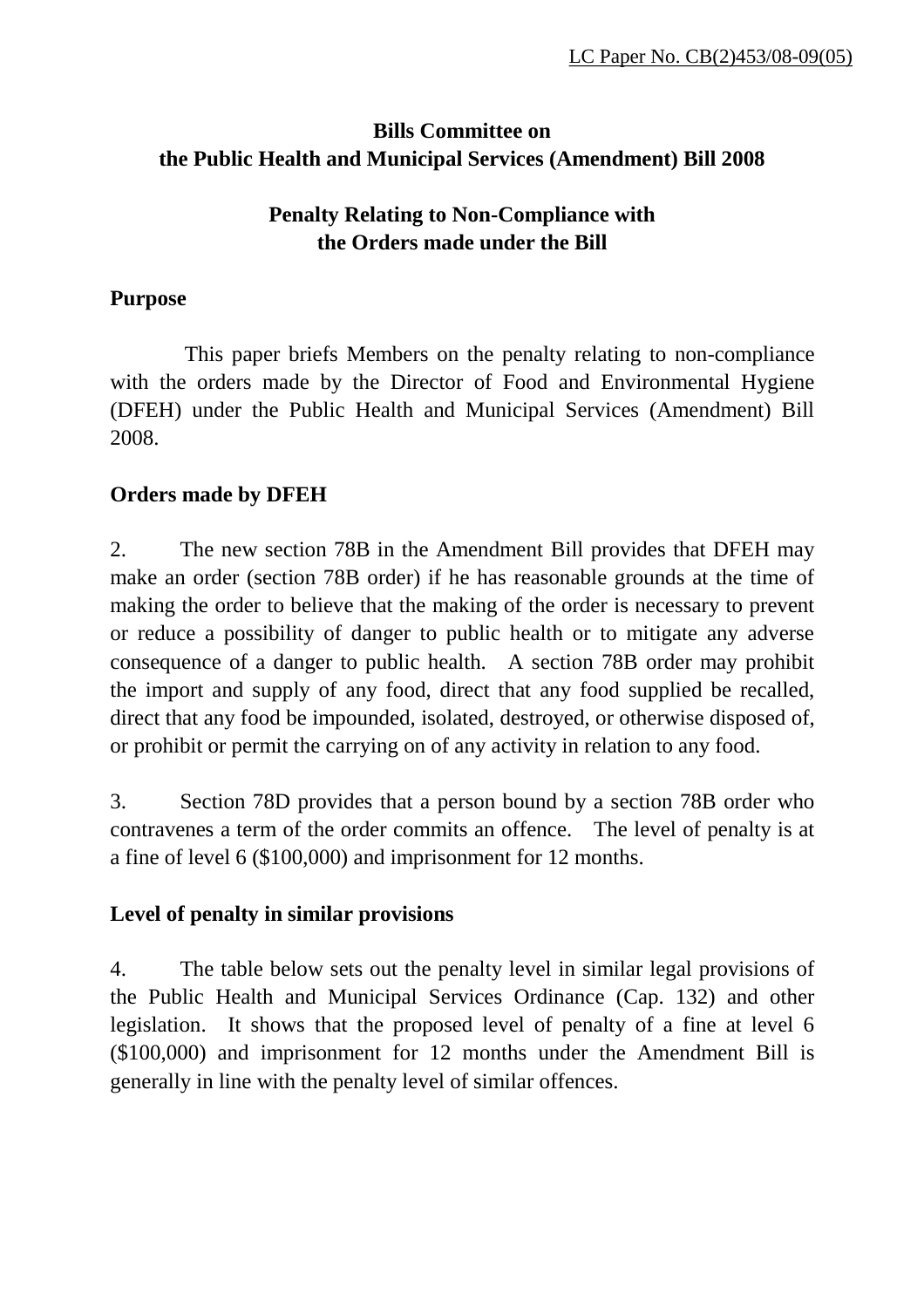| <b>Legislation</b>                                                                                                                          | <b>Offence</b>                                                                                                                          | <b>Maximum Penalty</b>                                                                                                                                                                                               |
|---------------------------------------------------------------------------------------------------------------------------------------------|-----------------------------------------------------------------------------------------------------------------------------------------|----------------------------------------------------------------------------------------------------------------------------------------------------------------------------------------------------------------------|
| Public<br>and  <br>Health<br>Municipal<br>Services<br>Ordinance (Cap. 132)<br>[section 128(3), section<br>128C(12)(c)<br>and<br>Schedule 9] | Contravention of an order Fine<br>prohibiting the use of<br>premises or vessel/closing<br>premises<br>posing<br>immediate public health | level<br>at<br>6<br>(\$100,000)<br>and<br>12<br>imprisonment<br>for<br>months<br>Continuing offence<br>daily fine of \$1,750                                                                                         |
| and Birds) (Chemical<br>Residues)<br>Regulation<br>(Cap. 139N) [sections 9,<br>10, 14, 15 and 17]                                           | Public Health (Animals   Contravention of an order  <br>to suspend the supply or<br>recall food animals/fodder                          | Fine<br>level<br>6<br>at<br>(\$100,000)                                                                                                                                                                              |
| Children's<br><b>Toys</b><br>and<br>Products<br>Safety<br>Ordinance (Cap. 424),<br>[sections 11, 12 and 31]                                 | Failure<br>refusal<br>to<br><b>or</b><br>comply with a prohibition<br>or recall notice                                                  | First conviction : fine of<br>\$100,000<br>and<br>imprisonment for 1 year<br>Subsequent conviction :<br>fine of $$500,000$ and<br>imprisonment for 2 years<br>Continuing offence<br>daily fine of \$1,000            |
| Consumer Goods Safety<br>Ordinance (Cap. 456)<br>[sections $8, 9, 22$ and $28$ ]                                                            | Failure<br>and refusal<br>to<br>comply with a prohibition<br>or recall notice                                                           | First conviction : fine at<br>level 6 $(\$100,000)$ and<br>imprisonment for 1 year<br>Subsequent conviction :<br>fine of \$500,000<br>and<br>imprisonment for 2 years<br>Continuing offence<br>daily fine of \$1,000 |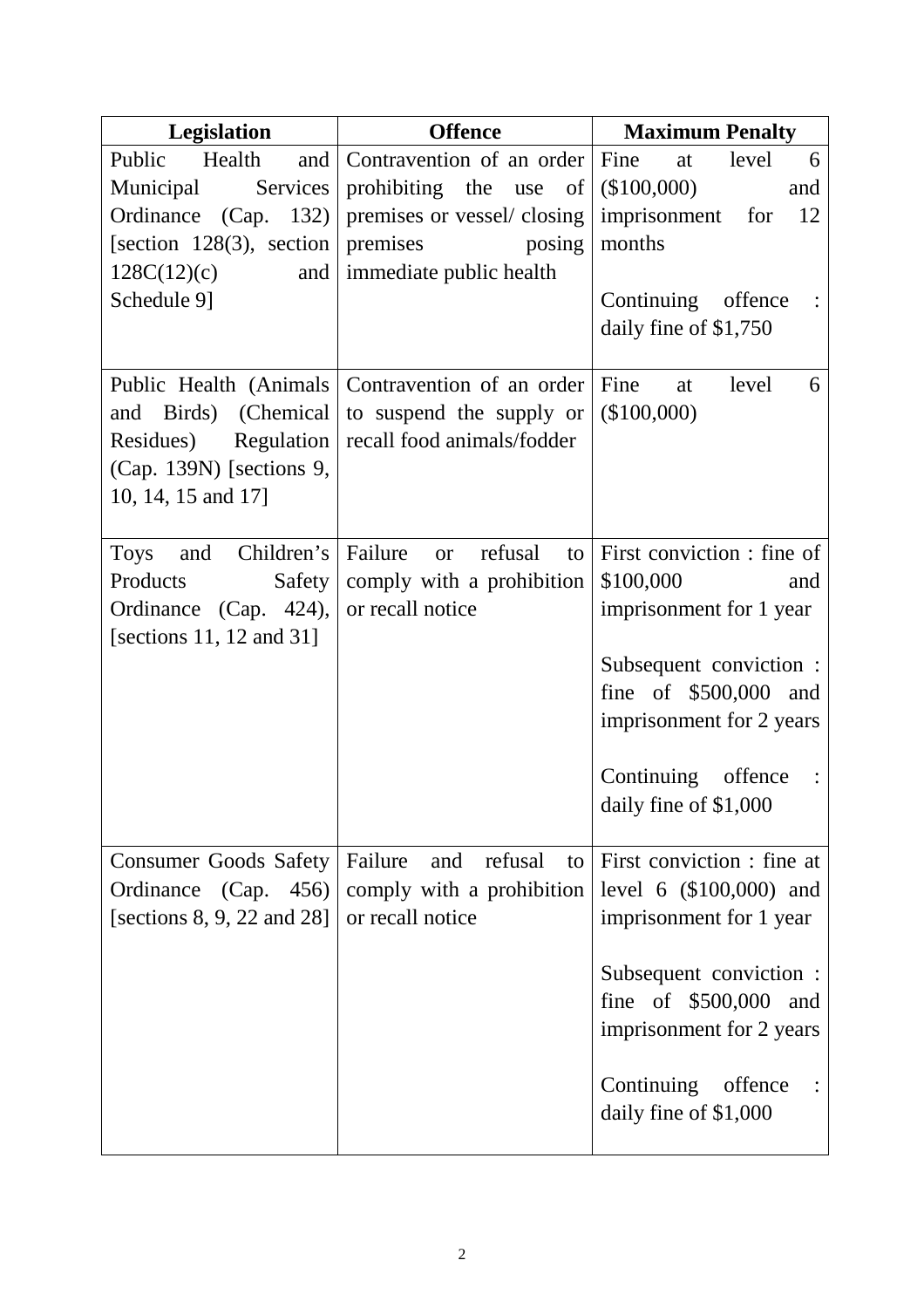| <b>Legislation</b> | <b>Offence</b>                                                                 | <b>Maximum Penalty</b>   |
|--------------------|--------------------------------------------------------------------------------|--------------------------|
|                    | Electricity Ordinance   Failure to comply with a   First conviction : fine at  |                          |
|                    | (Cap. 406) [sections 25,   prohibition notice on the level 6 $(\$100,000)$ and |                          |
| 29 and 56A]        | supply of electrical imprisonment for 1 year                                   |                          |
|                    | products                                                                       |                          |
|                    |                                                                                | Subsequent conviction :  |
|                    |                                                                                | fine of \$500,000 and    |
|                    |                                                                                | imprisonment for 2 years |
|                    |                                                                                |                          |

#### **Penalties imposed by the court in actual cases**

5. In imposing any sentence, a list of factors is taken into account by the court, e.g. the aggravating factors (e.g. repeated offenders), the mitigating factors (e.g. assistance to prosecution), level of harm, whether defendant pleads guilty and at what stage, etc. The maximum penalties are imposed for cases which are worst of its kind and would generally be imposed on repeated offenders only (and not first offenders). The actual penalties imposed in relation to food and food animals under the following statutory provisions are summarized below as an illustration –

(a) Section 52 of Cap. 132: provides that if any person sells to the prejudice of a purchaser any food which is not of the nature, or not of the substance, or not of the quality, of the food demanded by the purchaser, he shall be guilty of an offence.

| 2006-2008               | Fine at level 3 (\$10,000) and<br>imprisonment for 3 months |
|-------------------------|-------------------------------------------------------------|
| No. of convicted cases  | 546                                                         |
| Range of actual penalty | $$200 - $9,000^1$                                           |
| Average actual penalty  | \$2,782                                                     |
| Imprisonment            | N <sub>i</sub>                                              |

(b) Section 54 of Cap. 132: provides that any person who sells any food intended for, but unfit for human consumption, shall be guilty of an offence.

l

<sup>&</sup>lt;sup>1</sup> 514 cases convicted under section 52 of Cap. 132 from 2006 to 2008 were imposed with a fine at \$5,000 or below (i.e. half the maximum penalty). .